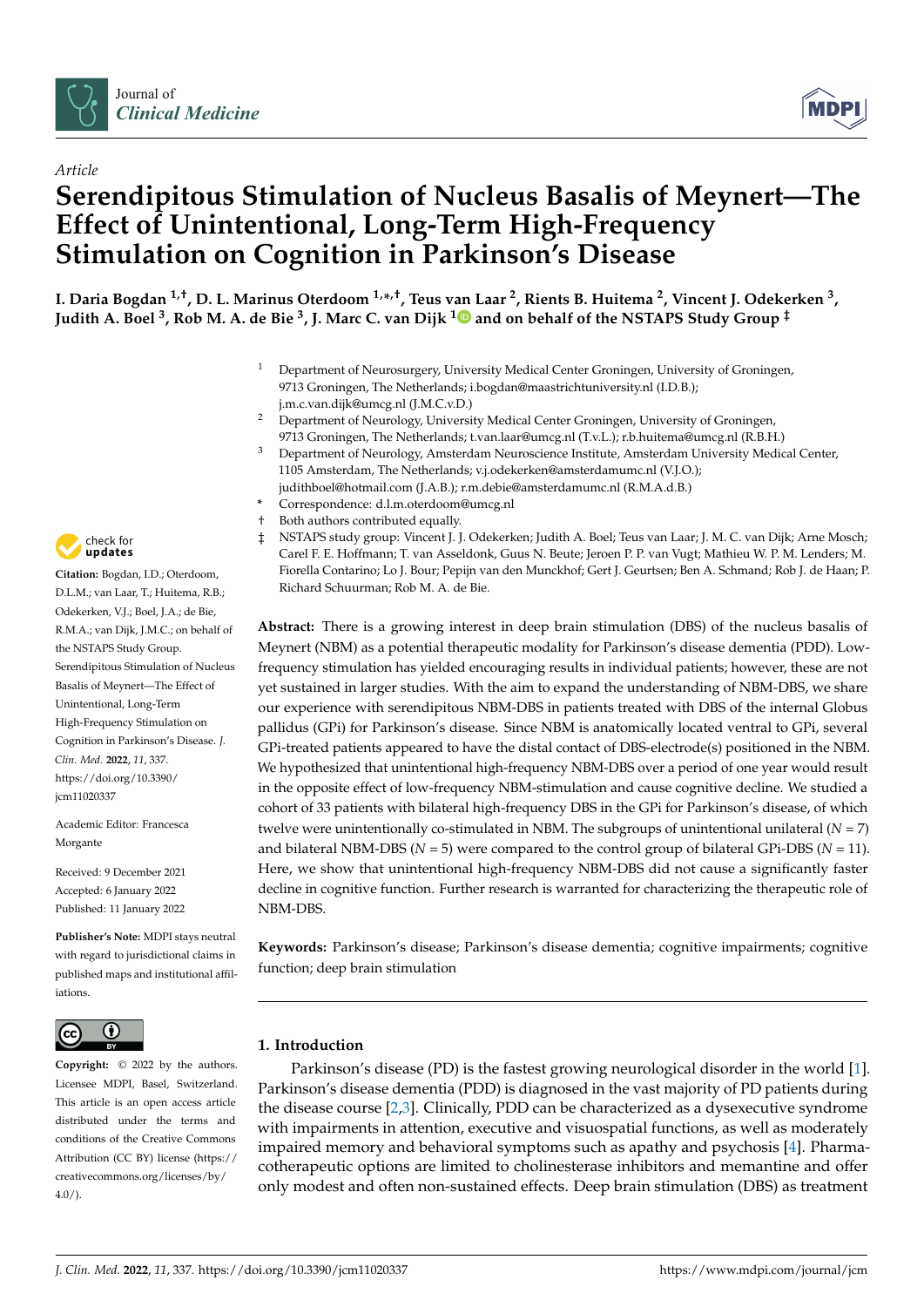for cognitive decline in PDD is a subject of ongoing interest [\[5\]](#page-7-4). A promising target is the nucleus basalis of Meynert (NBM) due to its widespread cholinergic innervation of the cortex (for a review of the NBM functional anatomy and evidence for involvement in the cognitive decline in PDD, see Gratwicke et al., 2013) [\[6\]](#page-7-5). NBM holds a pivotal role in a range of cognitive functions, including those commonly affected in PDD (arousal, attention, perception, and memory) [\[7\]](#page-7-6). This is in line with the tight correlation observed between the extent of NBM degeneration and cortical cholinergic deficits and cognitive decline [\[8\]](#page-7-7). According to pilot investigations, NBM-DBS may be considered a safe procedure, without significant stimulation-induced side effects. Evidence regarding its clinical significance, however, has been equivocal (Table [1\)](#page-1-0).

| Group                          | <b>Study Design</b>                  | $\boldsymbol{N}$ | Diagnosis  | <b>DBS</b> Target(s)                | <b>NBM-Targeting</b>                                                                            | Stimulation        | Outcomes                                                                                                                                                                                  |
|--------------------------------|--------------------------------------|------------------|------------|-------------------------------------|-------------------------------------------------------------------------------------------------|--------------------|-------------------------------------------------------------------------------------------------------------------------------------------------------------------------------------------|
| Freund et al.,<br>2009 [9]     | Individual<br>clinical trial         | $\mathbf{1}$     | <b>PDD</b> | Bilateral<br>STN-DBS and<br>NBM-DBS | Ch <sub>4</sub> intermedius<br>via deep<br>frontolateral<br>approach                            | <b>LFS</b><br>Sham | "Clear improvements in<br>various aspects of<br>cognitive functioning."                                                                                                                   |
| Kuhn et al.,<br>2015 [10]      | <b>RCT</b> followed<br>by open-label | 6                | AD         | Bilateral<br>NBM-DBS                | Ch <sub>4</sub> division of the<br><b>NBM</b>                                                   | <b>LFS</b><br>Sham | "On the basis of<br>stable/improved<br>primary outcome<br>parameters 12 months<br>after surgery, 4/6 patients<br>were considered<br>responders."                                          |
| Gratwicke<br>et al., 2018 [11] | RCT,<br>doubleblind<br>crossover     | 6                | <b>PDD</b> | Bilateral<br>NBM-DBS                | Ch4i subsector via<br>more posterior<br>entry point than<br>used for<br>conventional<br>STN-DBS | <b>LFS</b><br>Sham | " $[]$ the range of<br>cognitive deficits were<br>not consistently<br>improved."                                                                                                          |
| Nombela et al.,<br>2019 [12]   | Individual<br>clinical trial         | $\mathbf{1}$     | PD-MCI     | Bilateral<br>GPi-NBM-DBS            | NBM complex but<br>not in the Ch <sub>4</sub><br>intermedius                                    | <b>LFS</b>         | " $\left[ \ldots \right]$ improvements<br>were noted in all the<br>neuropsychological<br>measurements except for<br>the Categorical Verbal<br>Fluency and Reverse<br>Digit Span subscale" |
| Gratwicke<br>et al., 2020 [13] | RCT,<br>doubleblind<br>crossover     | 6                | <b>DLB</b> | Bilateral<br>NBM-DBS                | Ch4i subsector via<br>a frontal entry<br>point, on/posterior<br>to the coronal<br>suture        | <b>LFS</b><br>Sham | "No consistent<br>improvements were<br>observed in exploratory<br>clinical outcome<br>measures."                                                                                          |
| Zhang et al.,<br>2021 [14]     | Individual<br>clinical trial         | $\mathbf{1}$     | AD         | Bilateral<br>NBM-DBS                | Ch <sub>4p</sub> area                                                                           | <b>LFS</b>         | "improvement in<br>ADAS-cog, $[\dots]$<br>executive functions",<br>however, according to his<br>caregiver "no substantial<br>changes during daily life"                                   |

<span id="page-1-0"></span>**Table 1.** Outcomes of NBM-DBS.

Abbreviations: AD = Alzheimer's disease; DLB = Dementia with Lewy bodies; GPi = internal globus pallidus; LFS = low-frequency stimulation; MCI = mild cognitive impairment; NBM = nucleus basalis of Meynert; PDD = Parkinson's disease dementia; STN = subthalamic nucleus.

Namely, while individual patients treated with low-frequency NBM-stimulation have shown encouraging results [\[9](#page-7-8)[,10](#page-7-9)[,14\]](#page-8-0), larger trials yielded modest results at most [\[11,](#page-7-10)[13\]](#page-7-12). The varied results might be attributed to several factors, including suboptimal NBM targeting, given its irregular anatomical shape [\[10,](#page-7-9)[11\]](#page-7-10) and its cytochemical heterogeneity [\[15\]](#page-8-1). The use of predefined stimulation parameters might have also played a detrimental role. Although the interaction of stimulation parameters with the stimulation substrate has yet to be elucidated, evidence suggests that DBS-optimization might require broad parameter searches, extending beyond the limits of conventional stimulation parameters (i.e., preset pulse-widths and frequencies) [\[16\]](#page-8-2). In line with this, Bergfeld and colleagues underline the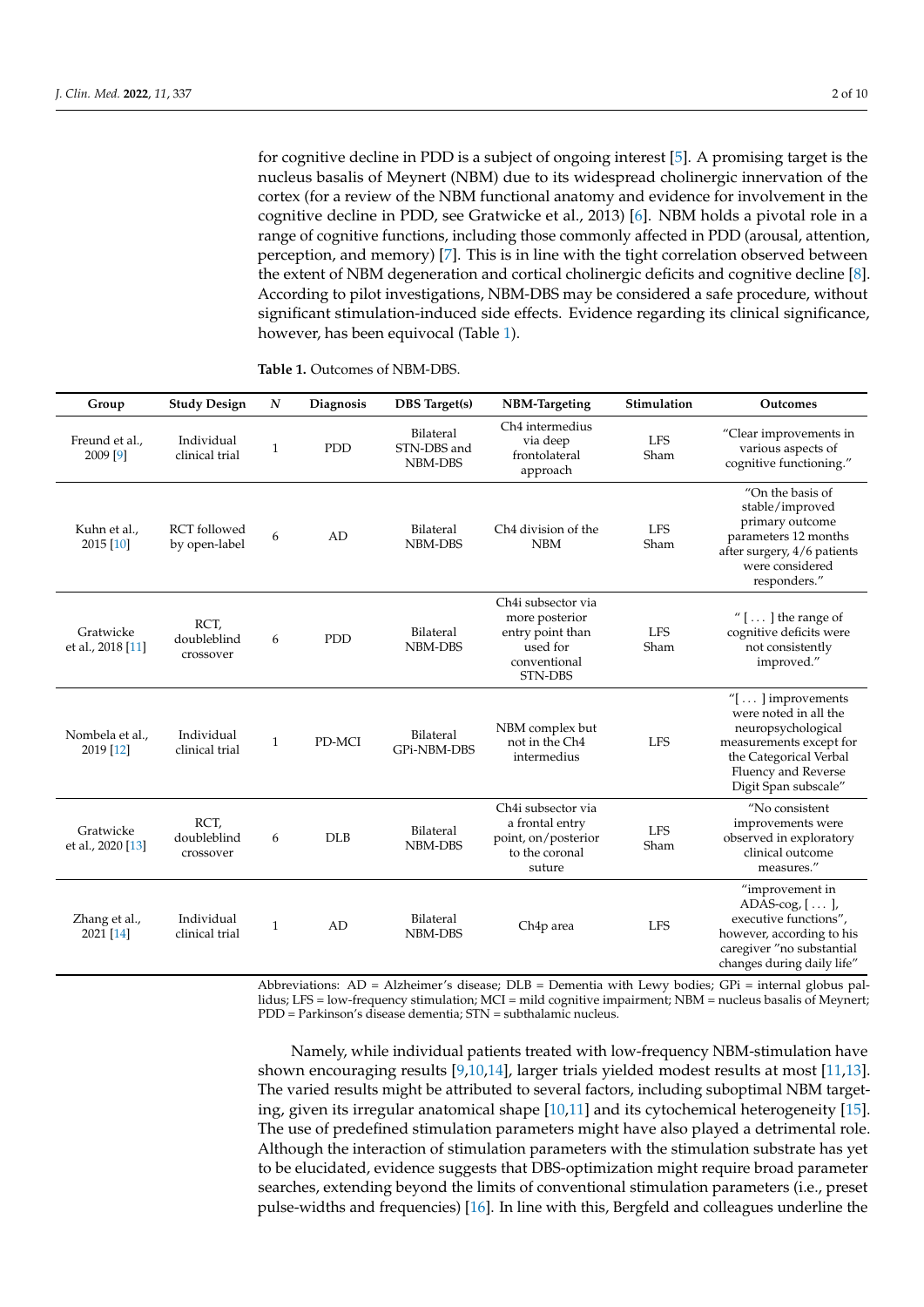importance of first ensuring optimal DBS titration before establishing its effectivity in a randomized clinical trial of DBS for treatment-resistant depression [\[17\]](#page-8-3). Patient selection has also been proposed as a putative prediction factor, with recent observations suggesting that DBS may be more effective in patients with milder impairment, e.g., mild cognitive impairment or mild AD, compared to those with more advanced stages of AD [\[18\]](#page-8-4). Addressing these factors, although a challenging feat, will be crucial in the endeavor to establish the role of NBM-DBS in memory and cognitive deficits.

With the scope of expanding the current understanding of NBM-DBS, as well as guiding future research, we share our experience with serendipitous NBM-DBS in patients treated with GPi-DBS for PD. Since NBM is anatomically located ventrally to GPi, several GPi-treated patients turned out to have the distal contact of the DBS-electrode(s) positioned in the NBM. Here, we present the effect of unintentional, long-term high-frequency stimulation on cognition in PD. Moreover, we challenge the hypothesis that continuous, high-frequency (NBM-)stimulation would create an *informational lesion* [\[19](#page-8-5)[,20\]](#page-8-6) and, thus, worsen cognition [\[21\]](#page-8-7).

# **2. Materials and Methods**

# *2.1. Study Design and Participants*

Between January 2007 and March 2011, 128 patients participated in The Netherlands SubThalamic and Pallidal Stimulation (NSTAPS) study. Enrollment criteria, study design, and methods are described elsewhere [\[22\]](#page-8-8). Following randomization, 65 patients underwent GPi-DBS (Figure [1\)](#page-3-0). Seven patients did not complete the neuropsychological assessment at the 12-month follow-up. Of the remaining 58 patients, neuroimaging was available in 25 patients. To ascertain the position of the DBS electrodes, the preoperative 3T-MRI (Philips Intera, Eindhoven, The Netherlands) and post-operative CT (Sensation 64, Siemens, Erlangen, Germany) scans were merged with BrainLAB-software (BrainLAB, Heimstetten, Germany). The NBM was demarcated according to the Atlas for Stereotaxy of the Human Brain [\[23\]](#page-8-9). Projections of the DBS-electrode contacts were characterized as follows: (1) both electrodes solely in the GPi, no contact with NBM; (2) unilateral active contact point located inside the NBM (unilateral NBM-DBS); (3) bilateral active contact points located in the NBM (bilateral NBM-DBS). Cognitive outcomes from the neuropsychological assessment were compared between the three subgroups.

### *2.2. Neuropsychological Examination*

All patients underwent neuropsychological examinations (NPE) during the on-drug phase at baseline and at one year after implantation, with the DBS-system switched on. NPE covered the following cognitive domains: memory, speed of information processing, attention and working memory, language, and executive functions. Verbal memory, both immediate and delayed recall, was assessed with the Dutch version of Rey's Auditory Verbal Learning Test (AVLT) and the Rivermead Behavioural Memory Test (RBMT). For the assessment of speed of information processing, attention and working memory, the Single Choice Reaction Time Measurement of Vienna Test System (VTS-RT1), the Stroop Color-Word test (Stroop), the Trail-Making Test part A (TMT-A), and the subtest Digit Span of the Wechsler Adult Intelligence Scale III (DS) were used. The naming of words in a semantic category, as part of the Controlled Oral Word Association Test (COWAT), was used to assess semantic fluency in the language domain (COWAT-SF). Trail-Making Test part B (TMT-B) was used to assess cognitive flexibility. The naming of words starting with a specific letter, also part of the COWAT, was used to assess phonetic fluency (COWAT-PF). Raw test scores were normalized for age, gender, or education if needed and transformed to T-scores.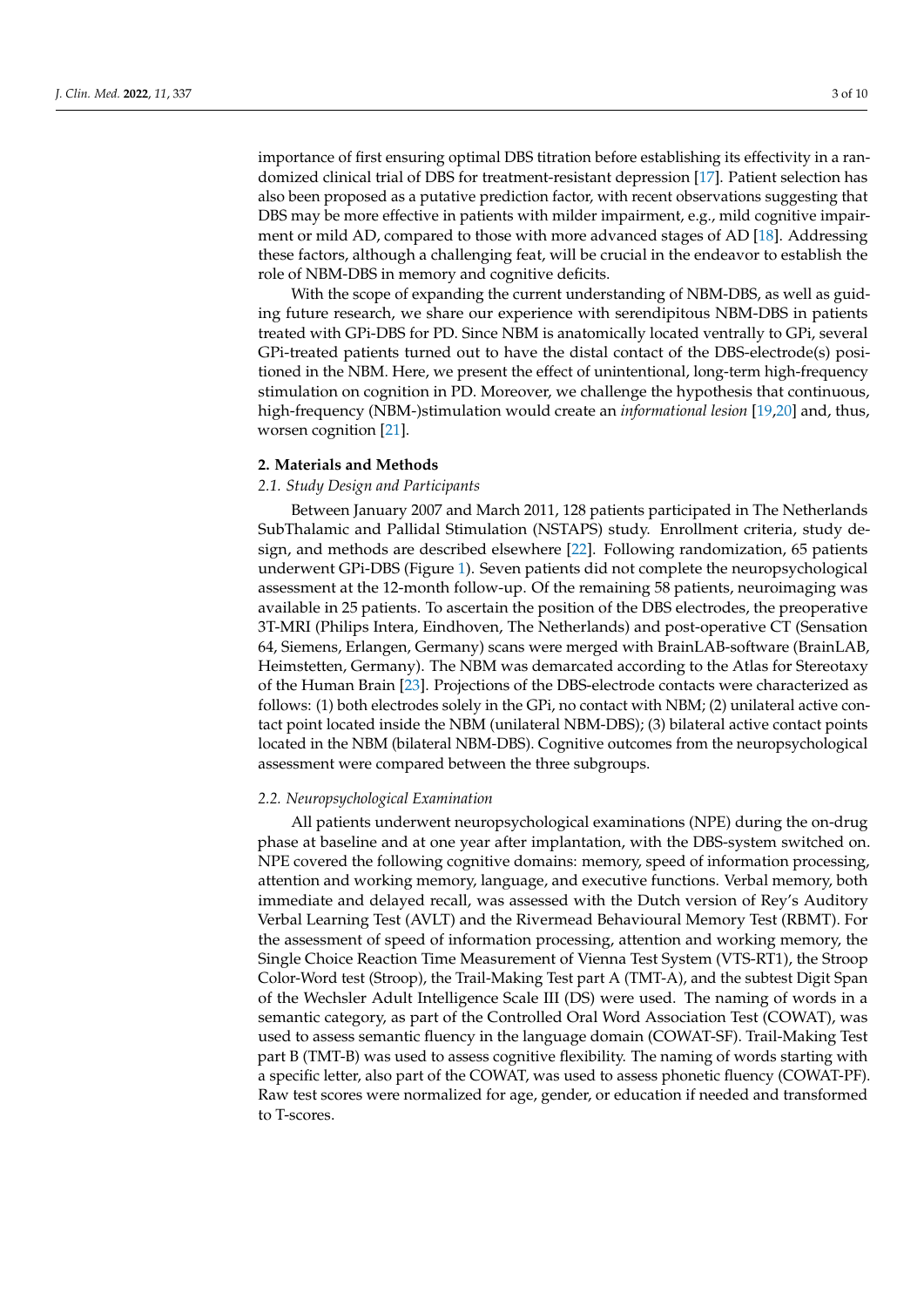<span id="page-3-0"></span>

**Figure 1.** Data collection. Between January 2007 and March 2011, 128 patients participated in the **Figure 1.** Data collection. Between January 2007 and March 2011, 128 patients participated in the NSTAPS study. Sixty-five patients were randomized to receive GPi-DBS. Since NBM is anatomically NSTAPS study. Sixty-five patients were randomized to receive GPi-DBS. Since NBM is anatomically located ventral to the GPi, several GPi-treated patients appeared to have the distal contact of the located ventral to the GPi, several GPi-treated patients appeared to have the distal contact of the DBS-electrode(s) positioned in NBM. The research database was screened for the concurrent presence ence of neuroimaging and neuropsychological evaluations (NPE), which were available for thirty-of neuroimaging and neuropsychological evaluations (NPE), which were available for thirty-three  $\frac{1}{2}$ GPi-DBS candidates. The positions of the DBS electrodes and active contacts were reviewed in these patients, which yielded three categories: GPi-DBS (*N* = 11), unilateral NBM-DBS (*N* = 7), and bilateral NBM-DBS (*N* = 5). Abbreviations: *NPE* = neuropsychological evaluations.

# *2.2. Neuropsychological Examination 2.3. Statistical Analysis*

Data were tested for normality by using the Kolmogorov–Smirnov test. The difference in cognitive performance between baseline and at 1 year after implantation was assessed between three subgroups by means of repeated-measures ANOVA (main effect group, main effect pre-post, and interaction effect group  $\times$  pre-post). In order to correct for any discrepancies in the length of the follow-up interval, the number of days between two assessments was entered as covariate. Statistical analysis was performed using SPSS (SPSS) IBM version 28.0, New York, NY, USA). Single Choice Reaction Time Measurement of Vienna Test System (VTS-RT1), the Stroop

#### $\mathbf{S.}$  Results and the Trail-Making Test part  $\mathbf{S.}$ **3. Results**

# 3.1. Patient Characteristics and DBS Targets. The naming of words in the name of words in the name of words in the name of words in the name of words in the name of words in the name of words in the name of words in the na

Both neuroimaging and neuropsychological data were available for 33 patients  $(58.4 \pm 7.8 \text{ years})$ ; six women). Fused MRI and CT scans were reviewed, as well as the active electrode contacts, to ascertain the DBS-target (Figure [2\)](#page-4-0). Twenty-one patients were classified as receiving GPi-DBS, seven patients received unilateral NBM-DBS, and the remaining five patients were stimulated bilaterally in NBM. Patient characteristics are presented in Table 2. The three groups did not differ on any variables at baseline: age (F(2,30) = 1.371, *2.3. Statistical Analysis*  diagnosis (F(2,30) = 1.06, *p* = 0.35); age at DBS-surgery (F(2,30) = 1.52, *p* = 0.23); number of days elapsed from baseline to follow-up (F(2,29) = 2.464,  $p = 0.103$ ); voltage (F(2,29) = 1.29,  $p = 0.28$ ); frequency ( $\chi$ (2) = 0.06,  $p = 0.96$ ); and pulse width ( $\chi$ (2) = 1.04,  $p = 0.59$ ). *p* = 0.26); gender (χ(2) = 0.093, *p* = 0.95); disease duration (H(2) = 2.434, *p* = 0.29); age at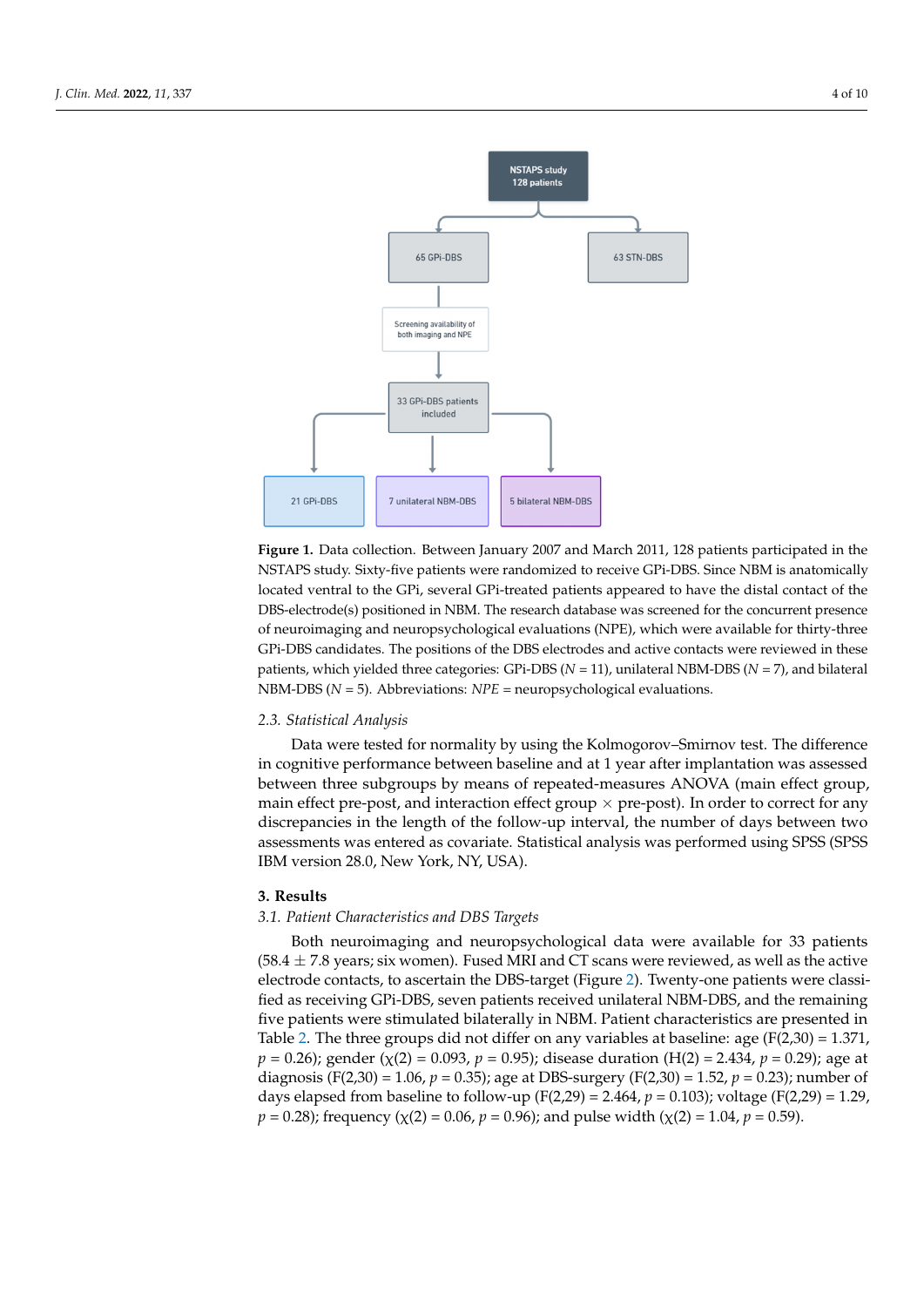<span id="page-4-0"></span>

**Figure 2.** Review of the DBS-target. Sagittal view of a Gpi electrode crossing the Gpi. Patient was **Figure 2.** Review of the DBS-target. Sagittal view of a Gpi electrode crossing the Gpi. Patient was stimulated on the most distal contact point. Coordinates relative to anterior commissure: 18.3 mm stimulated on the most distal contact point. Coordinates relative to anterior commissure: 18.3 mm lateral, 6.5 mm posterior, and 6.0 mm inferior. Stimulation settings: 2.4 Volt, frequency 130Hertz, lateral, 6.5 mm posterior, and 6.0 mm inferior. Stimulation settings: 2.4 Volt, frequency 130Hertz, pulse width 60 microseconds (A: anterior, P: posterior). pulse width 60 microseconds (A: anterior, P: posterior).

<span id="page-4-1"></span>

|  | Table 2. Baseline clinical characteristics of the study sample. |  |  |
|--|-----------------------------------------------------------------|--|--|
|  |                                                                 |  |  |

| Patient                     | Age | Gender | <b>Disease</b><br>Duration | Age at<br>Diagnosis | Age at<br>Surgery         | <b>Interval FU</b><br>(Days) | <b>Electrode Montage</b><br>(Left/Right) | <b>Stimulation Parameters</b><br>(Voltage, Frequency,<br>Pulse Width) |  |  |
|-----------------------------|-----|--------|----------------------------|---------------------|---------------------------|------------------------------|------------------------------------------|-----------------------------------------------------------------------|--|--|
| $GPi-DBS N = 21$            |     |        |                            |                     |                           |                              |                                          |                                                                       |  |  |
| P <sub>D</sub> 1            | 60  | Male   | 16                         | 44                  | 61                        | 373                          | unipolar/unipolar                        | 2.4 V, 130 Hz, 90 μs                                                  |  |  |
| P <sub>D</sub> 2            | 57  | Male   | 10                         | 52                  | 57                        | 524                          | bipolar/bipolar                          | 2.0 V, 130 Hz, 60 µs                                                  |  |  |
| PD <sub>3</sub>             | 63  | Male   | 10                         | 54                  | 64                        | 483                          | bipolar/unipolar                         | 2.8 V, 130 Hz, 90 µs                                                  |  |  |
| P <sub>D</sub> <sub>4</sub> | 65  | Male   | 13                         | 53                  | 66                        | 427                          | unipolar/unipolar                        | 1.8 V, 130 Hz, 60 µs                                                  |  |  |
| P <sub>D</sub> <sub>5</sub> | 66  | Female | 10                         | 58                  | 67                        | 455                          | bipolar/bipolar                          | 2.8 V, 185 Hz, 60 µs                                                  |  |  |
| P <sub>D6</sub>             | 71  | Male   | 11                         | 61                  | 72                        | 405                          | unipolar/unipolar                        | 3.5 V, 130 Hz, 60 µs                                                  |  |  |
| PD7                         | 64  | Female | 19                         | 51                  | 65                        | 413                          | unipolar/unipolar                        | 3.5 V, 130 Hz, 60 µs                                                  |  |  |
| P <sub>D</sub> 8            | 67  | Male   | 20                         | 48                  | 67                        | 421                          | unipolar/unipolar                        | 3.0 V, 130 Hz, 60 µs                                                  |  |  |
| P <sub>D</sub> 9            | 60  | Male   | 9                          | 51                  | 60                        | 472                          | unipolar/unipolar                        | 3.3 V, 130 Hz, 60 µs                                                  |  |  |
| PD10                        | 62  | Male   | 8                          | 54                  | 62                        | 398                          | bipolar/bipolar                          | $3.0$ V, 130 Hz, 60 $\mu$ s                                           |  |  |
| <b>PD11</b>                 | 54  | Male   | 12                         | 43                  | 55                        | 393                          | unipolar/unipolar                        | $1.5$ V, 130 Hz, 60 $\mu$ s                                           |  |  |
| PD <sub>12</sub>            | 50  | Male   | 14                         | 37                  | 51                        | 392                          | unipolar/unipolar                        | 3.6 V, 130 Hz, 60 µs                                                  |  |  |
| PD <sub>13</sub>            | 61  | Female | 17                         | 45                  | 62                        | 370                          | unipolar/unipolar                        | 2.5 V, 130 Hz, 60 µs                                                  |  |  |
| PD14                        | 58  | Male   | 14                         | 44                  | 58                        | 360                          | unipolar/bipolar                         | 2.0 V, 130 Hz, 90 µs                                                  |  |  |
| PD <sub>15</sub>            | 68  | Male   | 10                         | 59                  | 68                        | 427                          | bipolar/bipolar                          | 3.5 V, 135 Hz, 90 µs                                                  |  |  |
| PD <sub>16</sub>            | 60  | Male   | $\overline{7}$             | 54                  | 60                        | 455                          | unipolar/unipolar                        | 3.5 V, 135 Hz, 90 µs                                                  |  |  |
| PD17                        | 66  | Male   | 19                         | 50                  | 67                        | 189                          | unipolar/unipolar                        | $2.5$ V, 135 Hz, 60 $\mu$ s                                           |  |  |
| PD <sub>18</sub>            | 54  | Male   | 11                         | 45                  | 55                        | 428                          | unipolar/unipolar                        | 2.4 V, 135 Hz, 120 μs                                                 |  |  |
| PD19                        | 58  | Male   | 15                         | 44                  | 58                        | 439                          | unipolar/unipolar                        | 3.0 V, 135 Hz, 90 µs                                                  |  |  |
| PD20                        | 56  | Male   | 10                         | 47                  | 57                        | 412                          | bipolar/bipolar                          | 1.5 V, 130 Hz, 60 µs                                                  |  |  |
| PD21                        | 43  | Female | $\overline{4}$             | 40                  | 43                        | 421                          | unipolar/unipolar                        | 3.3 V, 135 Hz, 90 µs                                                  |  |  |
| Unilateral NBM-DBS $N = 7$  |     |        |                            |                     |                           |                              |                                          |                                                                       |  |  |
| PD22                        | 69  | Male   | 10                         | 59                  | 69                        | 573                          | bipolar/bipolar                          | 3.5 V, 185 Hz, 90 µs                                                  |  |  |
| PD <sub>23</sub>            | 50  | Female | 8                          | 42                  | 50                        | 457                          | unipolar/unipolar                        | 2.4 V, 130 Hz, 60 µs                                                  |  |  |
| PD <sub>24</sub>            | 58  | Male   | 10                         | 48                  | 58                        | 545                          | bipolar/bipolar                          | 2.0 V, 130 Hz, 60 µs                                                  |  |  |
| PD <sub>25</sub>            | 65  | Male   | 11                         | 64                  | 65                        | 393                          | unipolar/unipolar                        | 3.6 V, 130 Hz, 60 µs                                                  |  |  |
| PD <sub>26</sub>            | 59  | Male   | 5                          | 54                  | 60                        | 401                          | unipolar/unipolar                        | 3.3 V, 130 Hz, 60 µs                                                  |  |  |
| PD <sub>27</sub>            | 36  | Male   | 7                          | 30                  | 37                        | 364                          | unipolar/unipolar                        | 3.5 V, 130 Hz, 60 µs                                                  |  |  |
| PD <sub>28</sub>            | 51  | Male   | 17                         | 36                  | 52                        | 495                          | bipolar/unipolar                         | $2.8$ V, 135 Hz, 60 $\mu$ s                                           |  |  |
|                             |     |        |                            |                     | Bilateral NBM-DBS $N = 5$ |                              |                                          |                                                                       |  |  |
| PD29                        | 64  | Female | 10                         | 54                  | 64                        | 406                          | unipolar/unipolar                        | 3.5 V, 130 Hz, 60 µs                                                  |  |  |
| PD <sub>30</sub>            | 61  | Male   | 8                          | 53                  | 61                        | 608                          | bipolar/bipolar                          | 3.2 V, 130 Hz, 90 µs                                                  |  |  |
| PD31                        | 46  | Male   | 11                         | 35                  | 46                        | 385                          | bipolar/bipolar                          | 3.3 V, 130 Hz, 60 µs                                                  |  |  |
| PD32                        | 57  | Male   | 24                         | 35                  | 58                        | unknown                      | bipolar/unipolar                         | 3.5 V, 135 Hz, 90 µs                                                  |  |  |
| PD33                        | 50  | Male   | 11                         | 39                  | 50                        | 554                          | unknown                                  | unknown                                                               |  |  |

Abbreviations: *HFS* = high-frequency stimulation (the stimulation frequency was 130 Hz in all patients); *Interval FU* = interval to follow-up (the number of days elapsed from the baseline measurements until the follow-up measurements).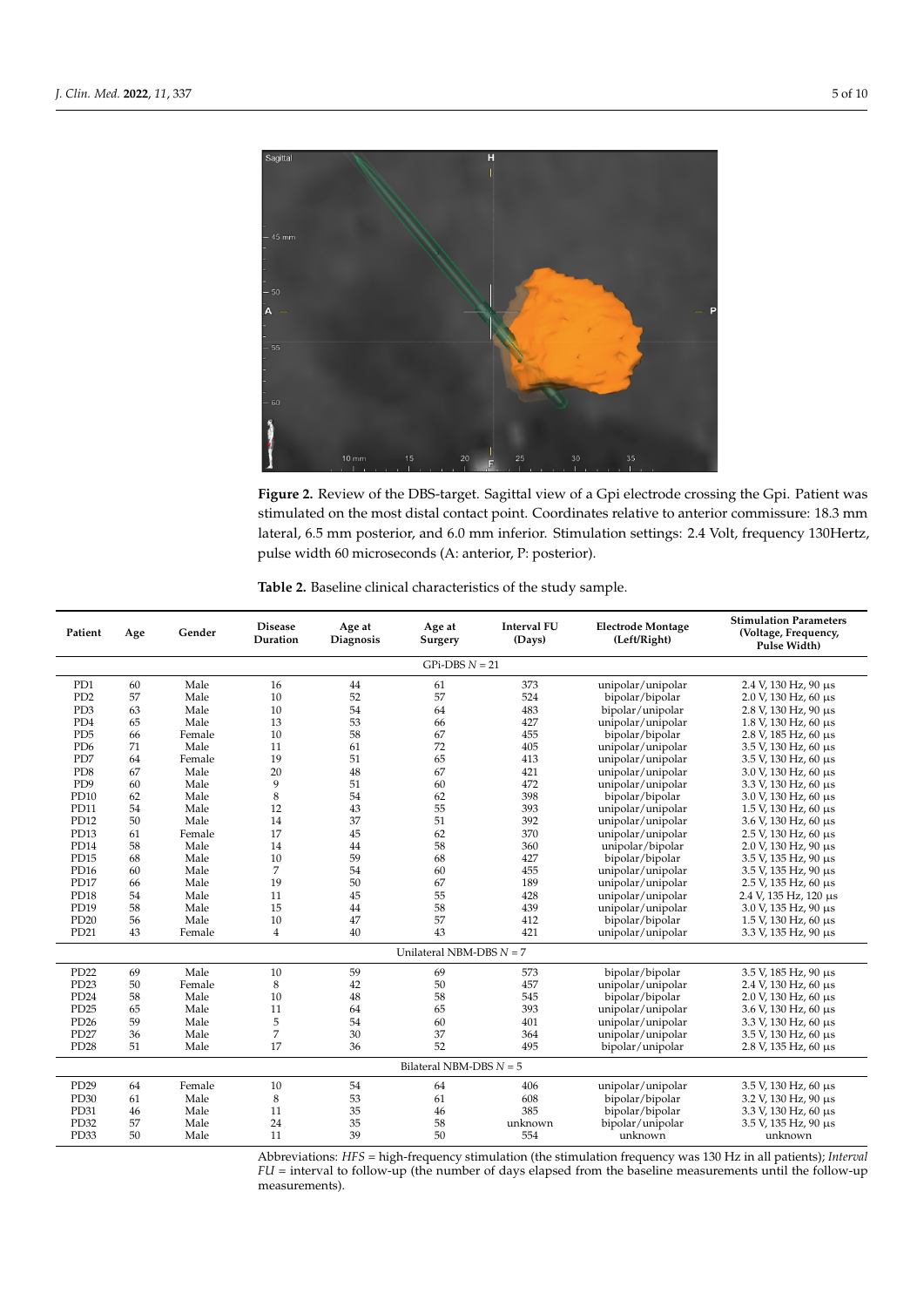### *3.2. Neuropsychological Outcomes*

Repeated-measures ANOVA showed a significant main pre-post effect for Stroop word (F(1,28) = 5.807; *p* = 0.23), TMTA (F(1,28) = 6.031; *p* = 0.02), and TMTB/TMTA  $(F(1,28) = 10.008; p = 0.004)$ , but no significant main effects were observed for the group on any of the variables. Most importantly, no significant interaction effect (group  $\times$  pre-post) on any of the variables was found. In Table [3,](#page-5-0) mean values and *p*-values of the interaction effect are reported.

<span id="page-5-0"></span>

|  |  | Table 3. Neuropsychological outcomes at baseline and following one year of DBS. |
|--|--|---------------------------------------------------------------------------------|
|--|--|---------------------------------------------------------------------------------|

|                                                     | <b>Baseline (PRE)</b> |                              |                                    | One-Year Follow-Up (POST) |                              |                                    |                                           |  |
|-----------------------------------------------------|-----------------------|------------------------------|------------------------------------|---------------------------|------------------------------|------------------------------------|-------------------------------------------|--|
|                                                     | <b>GPi-DBS</b>        | Unilateral<br><b>NBM-DBS</b> | <b>Bilateral</b><br><b>NBM-DBS</b> | <b>GPi-DBS</b>            | Unilateral<br><b>NBM-DBS</b> | <b>Bilateral</b><br><b>NBM-DBS</b> | <i>v</i> Value Group<br>$\times$ Pre-Post |  |
|                                                     |                       |                              | Verbal Memory                      |                           |                              |                                    |                                           |  |
| AVLT immediate recall                               | $48.09 \pm 10.88$     | $46.85 \pm 11.49$            | $51 \pm 10.07$                     | $43.09 \pm 9.85$          | $44.85 \pm 13.55$            | $44.4 \pm 7.82$                    | 0.91                                      |  |
| AVLT delayed recall (relative<br>to $IR$ )          | $45.85 \pm 9.06$      | $47.42 \pm 11.44$            | $51 \pm 7$                         | $41.85 \pm 11.2$          | $42.42 \pm 10.13$            | $52.6 \pm 11.67$                   | 0.31                                      |  |
| RBMT immediate                                      | $41.76 \pm 13.78$     | $37.14 \pm 10.41$            | $39.6 \pm 7.82$                    | $38.9 \pm 10.64$          | $33.57 \pm 7.06$             | $37 \pm 6.59$                      | 0.54                                      |  |
| RBMT delayed                                        | $42.47 \pm 13.3$      | $37.42 \pm 11.63$            | $48.2 \pm 7.25$                    | $39.33 \pm 10.25$         | $34.8 \pm 8.37$              | $41.4 \pm 10.01$                   | 0.33                                      |  |
|                                                     |                       |                              | Attention/Working Memory           |                           |                              |                                    |                                           |  |
| VTS-RT1                                             | $47.36 \pm 6.53$      | $46.14 \pm 8.07$             | $49.41 \pm 2.51$                   | $46.47 + 6.32$            | $48.57 \pm 7.91$             | $53.6 \pm 8.79$                    | 0.15                                      |  |
| Stroop word                                         | $41.33 \pm 8.32$      | $42.28 \pm 5.49$             | $38.2 \pm 7.85$                    | $39.19 \pm 8.89$          | $39.71 \pm 5.61$             | $37.8 \pm 8.75$                    | 0.81                                      |  |
| Stroop colour                                       | $44.04 \pm 9.88$      | $43.14 \pm 7.28$             | $42.4 \pm 11.84$                   | $38.95 \pm 7.76$          | $42.42 \pm 11.83$            | $39 \pm 13.54$                     | 0.75                                      |  |
| Stroop interference                                 | $44.8 \pm 9.42$       | $45.42 \pm 6.39$             | $38.4 \pm 4.87$                    | $39.8 \pm 9.52$           | $41 \pm 8.2$                 | $42.6 \pm 7.76$                    | 0.80                                      |  |
| TMT A                                               | $37.09 \pm 10.47$     | $41.85 \pm 7.31$             | $37.8 \pm 12.75$                   | $37.95 \pm 8.82$          | $41.4 \pm 10.7$              | $38.2 \pm 20.31$                   | 0.32                                      |  |
| TMT B*                                              | $37.8 \pm 12.04$      | $45.14 \pm 10.73$            | $45.2 \pm 7.66$                    | $37.66 \pm 14.18$         | $38.57 \pm 12.98$            | $40.8 \pm 16.78$                   | 0.63                                      |  |
| TMT B/TMT A                                         | $1.01 \pm 0.25$       | $1.10 \pm 0.31$              | $1.27 \pm 0.32$                    | $1 \pm 0.39$              | $0.96 \pm 0.4$               | $1.2 \pm 0.34$                     | 0.60                                      |  |
| DS-WAIS III                                         | $11 \pm 3.54$         | $10.57 \pm 4.54$             | $10.4 \pm 4.61$                    | $9.9 \pm 3.54$            | $10.85 \pm 4.18$             | $10.2 \pm 4.65$                    | 0.94                                      |  |
| Semantic and Phonetic Fluency (Executive Retrieval) |                       |                              |                                    |                           |                              |                                    |                                           |  |
| Semantic fluency                                    | $50.88 \pm 8.39$      | $52.35 \pm 8.21$             | $47.8 \pm 6.02$                    | $45.33 \pm 9.51$          | $46.68 \pm 11.72$            | $48.7 \pm 13.96$                   | 0.71                                      |  |
| Phonetic fluency                                    | $48.61 \pm 10.16$     | $51 \pm 12.97$               | $42.6 \pm 8.29$                    | $43.8 \pm 12.82$          | $45 \pm 15.3$                | $45 \pm 5.24$                      | 0.95                                      |  |

Abbreviations: *AVLT* = Dutch version of Rey's Auditory Verbal Learning Test; *RBMT* = Rivermead Behavioural Memory Test; *VTS-RT1* = Single Choice Reaction Time Measurement of Vienna Test System; *TMT A* = Trail-Making Test part A; *TMT B* = Trail-Making Test part B; *DS-WAISIII* = subtest Digit Span of the Wechsler Adult Intelligence Scale III. \* TMT-B also informs cognitive flexibility.

#### **4. Discussion**

In this study, we explored the post-hoc hypothesis that serendipitous high-frequency stimulation of the NBM might have a negative impact on cognitive functioning in affected subgroups. Although a general decline in some of the cognitive domains was found, no difference in decline between the GPi-stimulated and NBM-stimulated groups was observed. According to these findings, long-term high-frequency NBM-stimulation does not appear to have a negative impact on cognition in PD-patients.

A possible explanation of the lack interference with cognitive functioning could be related to the direction of targeting NBM via the GPi, which provides an almost vertical approach to the flat, disc-like structure of the NBM. This might have less influence on the NBM output than stimulation in a horizontal plane. On the other hand, diffusion-weighted imaging-based tractography (DTI) has helped refine DBS targeting and modulating whitematter tracts is increasingly favored over brain nuclei [\[24,](#page-8-10)[25\]](#page-8-11). So far, two studies have used DTI to track NBM cholinergic pathways [\[26](#page-8-12)[,27\]](#page-8-13). Both models successfully revealed tracts in both medial and lateral pathways, which is line with previous (immuno-)histochemical studies [\[28\]](#page-8-14). Correspondingly, a functional resting-state magnetic resonance imaging (rs-fMRI) study in healthy adult individuals revealed two distinct anterior-medial and posterior-lateral clusters [\[29\]](#page-8-15). Notably, the two clusters show largely different functional connectivity profiles, namely, the (1) anterior-medial cluster is connected to the hippocampus and interconnected nodes of an extended medial cortical memory network, and the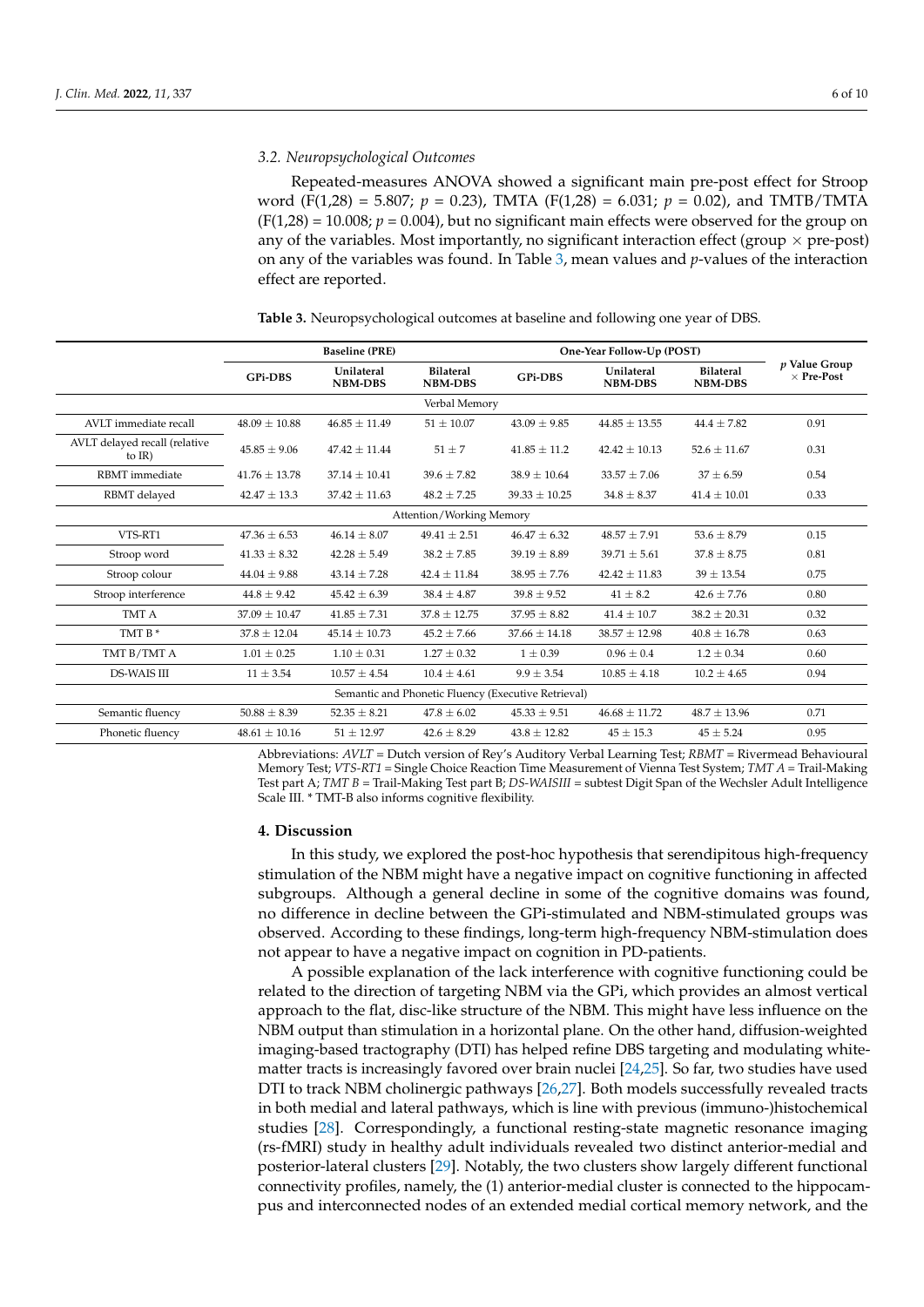(2) posterior-lateral cluster is connected to the anterior insula and dorsal anterior cingulate components of a salience/attention network. New insights obtained by combining electrode location reconstructions and tractography studies are refining the concept of the neuromodulation substrate from the former disease-specific networks to the more focused symptom-specific networks [\[30\]](#page-8-16). As such, NBM-DBS might specifically require targeting the corresponding white matter tracts required to modulate memory and/or attention. Targeting NBM tracts rather than its grey matter might also be supported by the observation that (1) the coherence with the temporal region was of a smaller magnitude in the NBM region compared to outside of it and that (2) despite established connections of the NBM with many cortical regions, coherence only with the temporal region was observed inside the nucleus [\[31\]](#page-8-17). These pilot results might have reflected cholinergic deterioration congruent with PDD and should, thus, be interpreted accordingly. Namely, even though these findings might not support the lack of cognitive interference in our patients (who had a relatively conserved NBM-cytoarchitecture), this remains a possibly crucial consideration for surgical targeting in PDD patients. Apart from spatial targeting, the temporal specificity of the delivered neuromodulation must also be considered. For instance, delivering stimulation in phase with a rhythm may amplify it, while delivering it not-in-phase may either cancel or attenuate it [\[32\]](#page-8-18). To add another layer of complexity to temporal targeting, evidence suggests that different aspects of cognition may be encoded in different oscillatory frequencies [\[33\]](#page-8-19). Open-loop NBM-DBS may, thus, fail to interact purposefully with networks underlying memory and cognition. Novel approaches employing closed-loop neuromodulation for treatment-resistant depression [\[34\]](#page-8-20) and enhancement of cognitive control [\[35\]](#page-8-21) are slowly emerging and may offer valuable insights for individualizing NBM-DBS. A pressing challenge that may aid problems is identifying a biomarker for cognitive functioning, which could allow refining stimulus delivery. The latter is additionally important in light of the responsibility towards patients with implants, where "a failure to explore the many combinatorial possibilities that could still be tried, once an implanted device is already in place, seems to us a breach of the ethical doctrine of proportionality" [\[36](#page-8-22)[,37\]](#page-9-0).

### **5. Limitations**

The fact that the NBM was not intentionally targeted might be considered a limitation of this study. Nevertheless, the position of the active contact point of the DBS-electrode in relation to the NBM was carefully assessed. Given the hitherto lack of a reliable volume of tissue activated (VTA) approximation algorithm [\[38\]](#page-9-1), the position of the active contact was ascertained visually against the anatomical background. Although this allowed the identification of patients receiving NBM-DBS, it might not have definitely excluded patients receiving GPi-DBS, with current spread extending to the NBM. However, the observation that simultaneous GPi-NBM stimulation showed improved neuropsychological measurement in one patient with similar surgical targeting may discourage that possibility [\[12\]](#page-7-11). Another limitation is that we were not able to explore the effects of low-frequency stimulation in our patients. Moreover, from the limited available data, it is not possible to exclude with certainty a masked effect of NBM-DBS due to medication. Lastly, the current study is an explorative, post-hoc analysis of a subgroup of the NSTAPS-trial. As such, the study lacks a priori power analysis to confidently exclude a significant detrimental effect of high-frequency NBM-DBS. Nevertheless, by scrutinizing electrode positions of patients who underwent DBS surgery, we were able to add a considerable number of NBM-stimulated patients to the literature and, thus, expanded the knowledge on its effects.

### **6. Conclusions**

In this post-hoc analysis of a subgroup of the NSTAPS-trial, we conclude that after one-year follow-up, unintentional high-frequency NBM-stimulation does not result in a statistically significant decline in cognitive function of PD-patients. Individualizing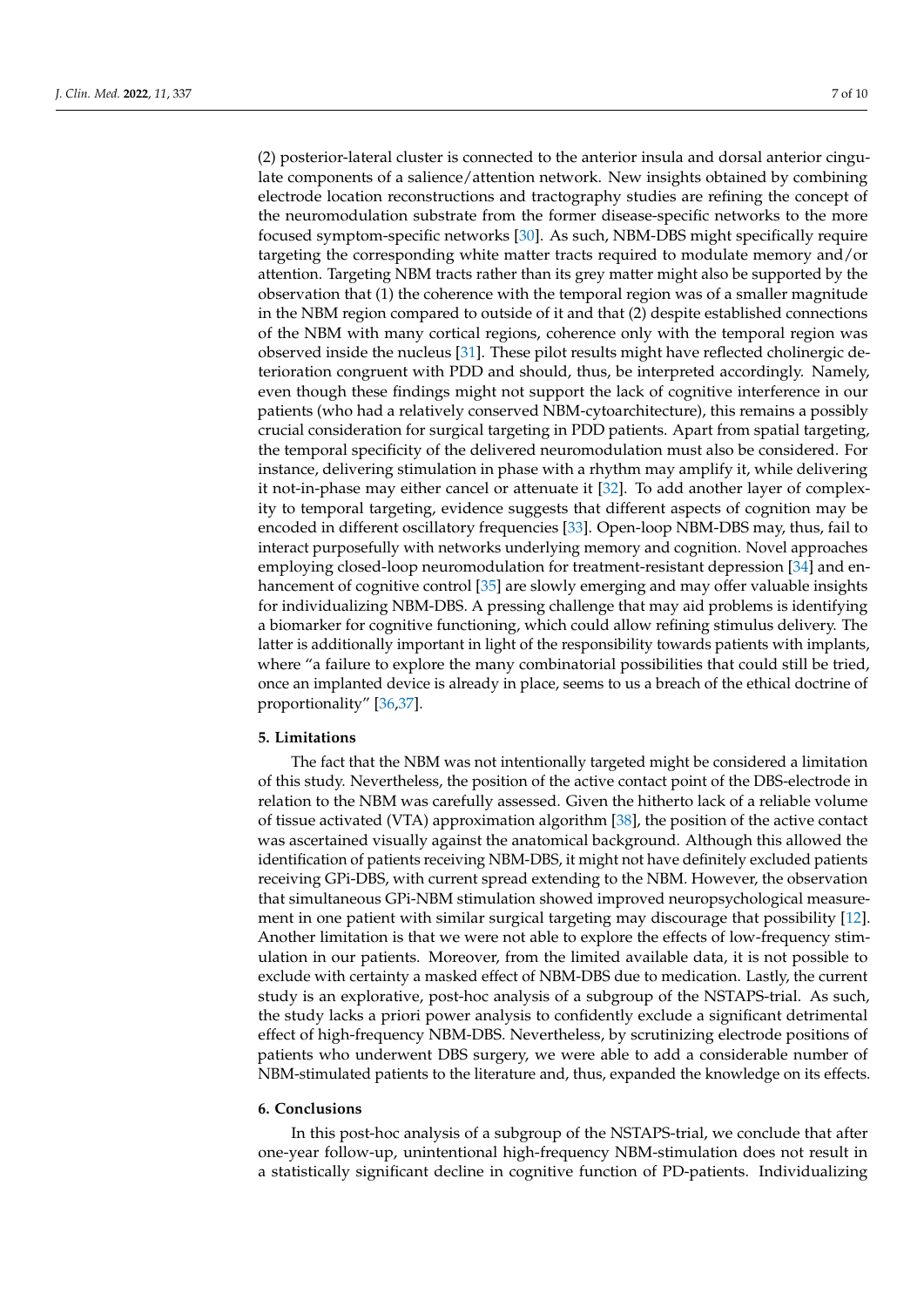patient selection, as well as the spatiotemporal coordinates of NBM-DBS, will be essential in establishing the therapeutic role of NBM-DBS in the treatment of PDD.

**Author Contributions:** Conceptualization: D.L.M.O., I.D.B., T.v.L., R.M.A.d.B. and J.M.C.v.D. methodology: D.L.M.O., I.D.B., R.B.H. and V.J.O.; validation: D.L.M.O., I.D.B. and R.B.H.; formal analysis: I.D.B., D.L.M.O., R.B.H., T.v.L., J.A.B., V.J.O., R.M.A.d.B. and J.M.C.v.D.; investigation: I.D.B., D.L.M.O., J.A.B. and V.J.O.; resources: J.M.C.v.D. and R.M.A.d.B.; data curation: I.D.B., D.L.M.O., and R.B.H.; writing—original draft preparation: I.D.B. and D.L.M.O.; writing—review and editing: I.D.B., D.L.M.O., T.v.L., R.B.H., V.J.O., J.A.B., R.M.A.d.B. and J.M.C.v.D.; visualization: I.D.B. and D.L.M.O.; supervision: J.M.C.v.D., R.M.A.d.B. and T.v.L.; project administration: V.J.O. and J.A.B.; funding acquisition J.A.B., V.J.O. and R.M.A.d.B. All authors have read and agreed to the published version of the manuscript.

**Funding:** This NSTAPS study was funded by Stichting Internationaal Parkinson Fonds, Prinses Beatrix Fonds (War05-0203), and Parkinson Vereniging (2011-V04).

**Institutional Review Board Statement:** The study was conducted according to the guidelines of the Declaration of Helsinki and approved by the Institutional Review Board (or Ethics Committee) of participating centers of the NSTAPS study.

**Informed Consent Statement:** Informed consent was obtained from all subjects involved in the NSTAPS study. Informed consent was also obtained for additional follow-up studies.

**Data Availability Statement:** Data are available upon request.

**Conflicts of Interest:** R.M.A.d.B. received a research grant from Medtronic paid to the institution. The other authors have no conflict of interest.

# **References**

- <span id="page-7-0"></span>1. Dorsey, E.R.; Sherer, T.; Okun, M.S.; Bloem, B.R. The Emerging Evidence of the Parkinson Pandemic. *J. Park. Dis.* **2018**, *8*, S3–S8. [\[CrossRef\]](http://doi.org/10.3233/JPD-181474)
- <span id="page-7-1"></span>2. Aarsland, D.; Kurz, M.W. The epidemiology of dementia associated with Parkinson disease. *J. Neurol. Sci.* **2010**, *289*, 18–22. Available online: <https://pubmed.ncbi.nlm.nih.gov/19733364/> (accessed on 10 July 2020). [\[CrossRef\]](http://doi.org/10.1016/j.jns.2009.08.034) [\[PubMed\]](http://www.ncbi.nlm.nih.gov/pubmed/19733364)
- <span id="page-7-2"></span>3. Buter, T.C.; Hout, A.V.D.; Matthews, F.E.; Larsen, J.P.; Brayne, C.; Aarsland, D. Dementia and survival in Parkinson disease: A 12-year population study. *Neurology* **2008**, *70*, 1017–1022. [\[CrossRef\]](http://doi.org/10.1212/01.wnl.0000306632.43729.24)
- <span id="page-7-3"></span>4. Emre, M.; Aarsland, D.; Brown, R.; Burn, D.J.; Duyckaerts, C.; Mizuno, Y.; Broe, G.A.; Cummings, J.; Dickson, D.W.; Gauthier, S.; et al. Clinical diagnostic criteria for dementia associated with Parkinson's disease. *Mov. Disord.* **2007**, *22*, 1689–1707. Available online: <https://pubmed.ncbi.nlm.nih.gov/17542011/> (accessed on 11 July 2020). [\[CrossRef\]](http://doi.org/10.1002/mds.21507) [\[PubMed\]](http://www.ncbi.nlm.nih.gov/pubmed/17542011)
- <span id="page-7-4"></span>5. Turnbull, I.; McGeer, P.; Beattie, L.; Calne, D.; Pate, B. Stimulation of the Basal Nucleus of Meynert in Senile Dementia of Alzheimer's Type. *Ster. Funct. Neurosurg.* **1985**, *48*, 216–221. [\[CrossRef\]](http://doi.org/10.1159/000101130)
- <span id="page-7-5"></span>6. Gratwicke, J.; Jahanshahi, M.; Foltynie, T. Parkinson's disease dementia: A neural networks perspective. *Brain* **2015**, *138*, 1454–1476. Available online: <https://academic.oup.com/brain/article/138/6/1454/2847754> (accessed on 10 July 2020). [\[Cross-](http://doi.org/10.1093/brain/awv104)[Ref\]](http://doi.org/10.1093/brain/awv104)
- <span id="page-7-6"></span>7. Gratwicke, J.; Kahan, J.; Zrinzo, L.; Hariz, M.; Limousin, P.; Foltynie, T.; Jahanshahi, M. The nucleus basalis of Meynert: A new target for deep brain stimulation in dementia? *Neurosci. Biobehav. Rev.* **2013**, *37*, 2676–2688. [\[CrossRef\]](http://doi.org/10.1016/j.neubiorev.2013.09.003)
- <span id="page-7-7"></span>8. Choi, S.H.; Jung, T.M.; Lee, J.E.; Lee, S.-K.; Sohn, Y.H.; Lee, P.H. Volumetric analysis of the substantia innominata in patients with Parkinson's disease according to cognitive status. *Neurobiol. Aging* **2012**, *33*, 1265–1272. [\[CrossRef\]](http://doi.org/10.1016/j.neurobiolaging.2010.11.015)
- <span id="page-7-8"></span>9. Freund, H.-J.; Kuhn, J.; Lenartz, D.; Mai, J.K.; Schnell, T.; Klosterkoetter, J.; Sturm, V. Cognitive Functions in a Patient With Parkinson-Dementia Syndrome Undergoing Deep Brain Stimulation. *Arch. Neurol.* **2009**, *66*, 781–785. [\[CrossRef\]](http://doi.org/10.1001/archneurol.2009.102) [\[PubMed\]](http://www.ncbi.nlm.nih.gov/pubmed/19506141)
- <span id="page-7-9"></span>10. Kuhn, J.; Hardenacke, K.; Lenartz, D.; Gruendler, T.; Ullsperger, M.; Bartsch, C.; Mai, J.K.; Zilles, K.; Bauer, A.; Matusch, A.; et al. Deep brain stimulation of the nucleus basalis of Meynert in Alzheimer's dementia. *Mol. Psychiatry* **2014**, *20*, 353–360. [\[CrossRef\]](http://doi.org/10.1038/mp.2014.32)
- <span id="page-7-10"></span>11. Gratwicke, J.; Zrinzo, L.; Kahan, J.; Peters, A.; Beigi, M.; Akram, H.; Hyam, J.; Oswal, A.; Day, B.; Mancini, L.; et al. Bilateral deep brain stimulation of the nucleus basalis of meynert for Parkinson disease dementia a randomized clinical trial. *JAMA Neurol.* **2018**, *75*, 169–178. Available online: <https://pubmed.ncbi.nlm.nih.gov/29255885/> (accessed on 10 July 2020). [\[CrossRef\]](http://doi.org/10.1001/jamaneurol.2017.3762)
- <span id="page-7-11"></span>12. Nombela, C.; Lozano, A.; Villanueva, C.; Barcia, J.A. Simultaneous Stimulation of the Globus Pallidus Interna and the Nucleus Basalis of Meynert in the Parkinson-Dementia Syndrome. *Dement. Geriatr. Cogn. Disord.* **2019**, *47*, 19–28. [\[CrossRef\]](http://doi.org/10.1159/000493094)
- <span id="page-7-12"></span>13. Gratwicke, J.; Zrinzo, L.; Kahan, J.; Peters, A.; Brechany, U.; McNichol, A.; Beigi, M.; Akram, H.; Hyam, J.; Oswal, A.; et al. Bilateral nucleus basalis of Meynert deep brain stimulation for dementia with Lewy bodies: A randomised clinical trial. *Brain Stimul.* **2020**, *13*, 1031–1039. [\[CrossRef\]](http://doi.org/10.1016/j.brs.2020.04.010)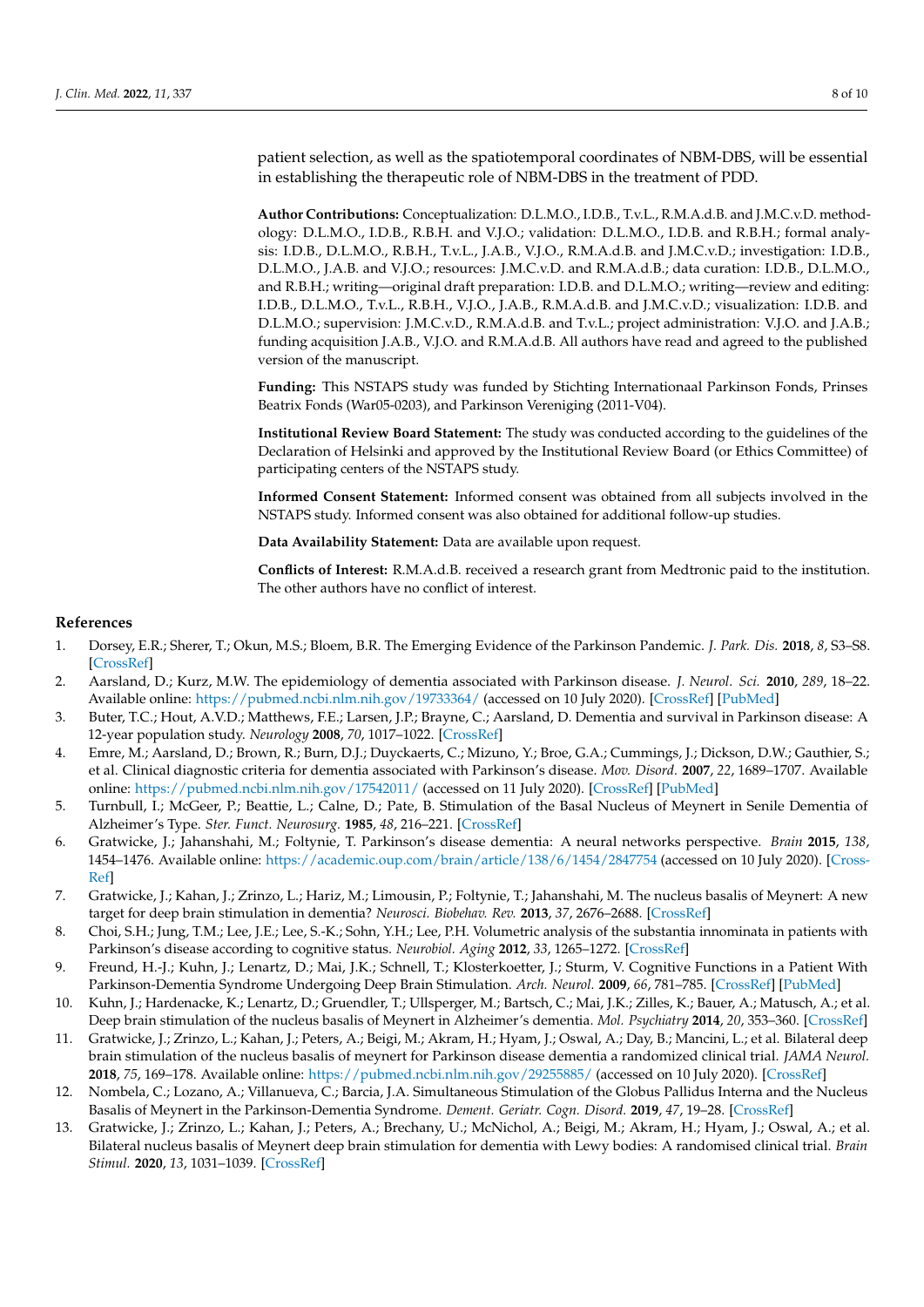- <span id="page-8-0"></span>14. Zhang, W.; Liu, W.; Patel, B.; Chen, Y.; Wang, K.; Yang, A.; Meng, F.; Shukla, A.W.; Cen, S.; Yu, J.; et al. Case Report: Deep Brain Stimulation of the Nucleus Basalis of Meynert for Advanced Alzheimer's Disease. *Front. Hum. Neurosci.* **2021**, *15*, 645584. [\[CrossRef\]](http://doi.org/10.3389/fnhum.2021.645584)
- <span id="page-8-1"></span>15. Mesulam, M.-M. Chapter 26 Human brain cholinergic pathways. *Prog. Brain Res.* **1990**, *84*, 231–241. [\[CrossRef\]](http://doi.org/10.1016/s0079-6123(08)60908-5)
- <span id="page-8-2"></span>16. Bogdan, I.D.; Van Laar, T.; Oterdoom, D.M.; Drost, G.; Van Dijk, J.M.C.; Beudel, M. Optimal Parameters of Deep Brain Stimulation in Essential Tremor: A Meta-Analysis and Novel Programming Strategy. *J. Clin. Med.* **2020**, *9*, 1855. [\[CrossRef\]](http://doi.org/10.3390/jcm9061855)
- <span id="page-8-3"></span>17. Bergfeld, I.O.; Mantione, M.; Hoogendoorn, M.L.C.; Ruhé, H.G.; Notten, P.; Van Laarhoven, J.; Visser, I.; Figee, M.; De Kwaasteniet, B.P.; Horst, F.; et al. Deep Brain Stimulation of the Ventral Anterior Limb of the Internal Capsule for Treatment-Resistant Depression. *JAMA Psychiatry* **2016**, *73*, 456–464. [\[CrossRef\]](http://doi.org/10.1001/jamapsychiatry.2016.0152) [\[PubMed\]](http://www.ncbi.nlm.nih.gov/pubmed/27049915)
- <span id="page-8-4"></span>18. Hardenacke, K.; Hashemiyoon, R.; Visser-Vandewalle, V.; Zapf, A.; Freund, H.; Sturm, V.; Hellmich, M.; Kuhn, J. Deep Brain Stimulation of the Nucleus Basalis of Meynert in Alzheimer's Dementia: Potential Predictors of Cognitive Change and Results of a Long-Term Follow-Up in Eight Patients. *Brain Stimul.* **2016**, *9*, 799–800. [\[CrossRef\]](http://doi.org/10.1016/j.brs.2016.05.013) [\[PubMed\]](http://www.ncbi.nlm.nih.gov/pubmed/27522168)
- <span id="page-8-5"></span>19. Grill, W.M.; Snyder, A.N.; Miocinovic, S. Deep brain stimulation creates an informational lesion of the stimulated nucleus. *NeuroReport* **2004**, *15*, 1137–1140. [\[CrossRef\]](http://doi.org/10.1097/00001756-200405190-00011)
- <span id="page-8-6"></span>20. Dorval, A.D.; Kuncel, A.M.; Birdno, M.J.; Turner, D.A.; Grill, W.M. Deep Brain Stimulation Alleviates Parkinsonian Bradykinesia by Regularizing Pallidal Activity. *J. Neurophysiol.* **2010**, *104*, 911–921. [\[CrossRef\]](http://doi.org/10.1152/jn.00103.2010) [\[PubMed\]](http://www.ncbi.nlm.nih.gov/pubmed/20505125)
- <span id="page-8-7"></span>21. Liu, R.; Crawford, J.; Callahan, P.M.; Terry, A.V.; Constantinidis, C.; Blake, D.T. Intermittent Stimulation of the Nucleus Basalis of Meynert Improves Working Memory in Adult Monkeys. *Curr. Biol.* **2017**, *27*, 2640–2646. [\[CrossRef\]](http://doi.org/10.1016/j.cub.2017.07.021)
- <span id="page-8-8"></span>22. Odekerken, V.J.; van Laar, T.; Staal, M.J.; Mosch, A.; Hoffmann, C.F.; Nijssen, P.C.; Beute, G.N.; van Vugt, J.P.; Lenders, M.W.; Contarino, M.F.; et al. Subthalamic nucleus versus globus pallidus bilateral deep brain stimulation for advanced Parkinson's disease (NSTAPS study): A randomised controlled trial. *Lancet Neurol.* **2013**, *12*, 37–44. [\[CrossRef\]](http://doi.org/10.1016/S1474-4422(12)70264-8)
- <span id="page-8-9"></span>23. Schaltenbrand, W. Neurosurgery|Atlas for Stereotaxy of the Human Brain. 1977. Available online: [https://www.thieme.com/](https://www.thieme.com/books-main/neurosurgery/product/168-atlas-for-stereotaxy-of-the-human-brain) [books-main/neurosurgery/product/168-atlas-for-stereotaxy-of-the-human-brain](https://www.thieme.com/books-main/neurosurgery/product/168-atlas-for-stereotaxy-of-the-human-brain) (accessed on 10 July 2020).
- <span id="page-8-10"></span>24. Coenen, V.A.; Schlaepfer, T.; Goll, P.; Reinacher, P.C.; Voderholzer, U.; Van Elst, L.T.; Urbach, H.; Freyer, T. The medial forebrain bundle as a target for deep brain stimulation for obsessive-compulsive disorder. *CNS Spectr.* **2016**, *22*, 282–289. [\[CrossRef\]](http://doi.org/10.1017/S1092852916000286) [\[PubMed\]](http://www.ncbi.nlm.nih.gov/pubmed/27268576)
- <span id="page-8-11"></span>25. Henderson, J.M.M. "Connectomic surgery": Diffusion tensor imaging (DTI) tractography as a targeting modality for surgical modulation of neural networks. *Front. Integr. Neurosci.* **2012**, *6*, 15. [\[CrossRef\]](http://doi.org/10.3389/fnint.2012.00015) [\[PubMed\]](http://www.ncbi.nlm.nih.gov/pubmed/22536176)
- <span id="page-8-12"></span>26. Liu, Q.; Zhu, Z.; Teipel, S.J.; Yang, J.; Xing, Y.; Tang, Y.; Jia, J. White Matter Damage in the Cholinergic System Contributes to Cognitive Impairment in Subcortical Vascular Cognitive Impairment, No Dementia. *Front. Aging Neurosci.* **2017**, *9*, 47. [\[CrossRef\]](http://doi.org/10.3389/fnagi.2017.00047)
- <span id="page-8-13"></span>27. Nemy, M.; Cedres, N.; Grothe, M.; Muehlboeck, J.-S.; Lindberg, O.; Nedelska, Z.; Stepankova, O.; Vyslouzilova, L.; Eriksdotter, M.; Barroso, J.; et al. Cholinergic white matter pathways make a stronger contribution to attention and memory in normal aging than cerebrovascular health and nucleus basalis of Meynert. *NeuroImage* **2020**, *211*, 116607. [\[CrossRef\]](http://doi.org/10.1016/j.neuroimage.2020.116607)
- <span id="page-8-14"></span>28. Selden, N.R.; Gitelman, D.R.; Salamon-murayama, N.; Parrish, T.B.; Mesulam, M.M. Trajectories of cholinergic pathways within the cerebral hemispheres of the human brain. *Brain* **1998**, *121*, 2249–2257. Available online: [https://academic.oup.com/brain/](https://academic.oup.com/brain/article/121/12/2249/371493) [article/121/12/2249/371493](https://academic.oup.com/brain/article/121/12/2249/371493) (accessed on 10 July 2020). [\[CrossRef\]](http://doi.org/10.1093/brain/121.12.2249)
- <span id="page-8-15"></span>29. Fritz, H.J.; Ray, N.; Dyrba, M.; Sorg, C.; Teipel, S.; Grothe, M.J. The corticotopic organization of the human basal forebrain as revealed by regionally selective functional connectivity profiles. *Hum. Brain Mapp.* **2019**, *40*, 868–878. [\[CrossRef\]](http://doi.org/10.1002/hbm.24417)
- <span id="page-8-16"></span>30. Tyagi, H.; Apergis-Schoute, A.M.; Akram, H.; Foltynie, T.; Limousin, P.; Drummond, L.; Fineberg, N.A.; Matthews, K.; Jahanshahi, M.; Robbins, T.W.; et al. A Randomized Trial Directly Comparing Ventral Capsule and Anteromedial Subthalamic Nucleus Stimulation in Obsessive-Compulsive Disorder: Clinical and Imaging Evidence for Dissociable Effects. *Biol. Psychiatry* **2019**, *85*, 726–734. [\[CrossRef\]](http://doi.org/10.1016/j.biopsych.2019.01.017)
- <span id="page-8-17"></span>31. Nazmuddin, M.; Oterdoom, D.; van Dijk, J.M.C.; van Zijl, J.C.; Kampman, A.K.; Drost, G.; van Laar, T.; Beudel, M. Oscillatory activity and cortical coherence of the nucleus basalis of Meynert in Parkinson's disease dementia. *Park. Relat. Disord.* **2018**, *52*, 102–106. [\[CrossRef\]](http://doi.org/10.1016/j.parkreldis.2018.03.024) [\[PubMed\]](http://www.ncbi.nlm.nih.gov/pubmed/29665982)
- <span id="page-8-18"></span>32. Widge, A.S.; Miller, E.K. Targeting Cognition and Networks Through Neural Oscillations: Next-Generation Clinical Brain Stimulation. *JAMA Psychiatry* **2019**, *76*, 671–672. Available online: [https://jamanetwork.com/journals/jamapsychiatry/fullarticle/27](https://jamanetwork.com/journals/jamapsychiatry/fullarticle/2733150) [33150](https://jamanetwork.com/journals/jamapsychiatry/fullarticle/2733150) (accessed on 8 November 2021). [\[CrossRef\]](http://doi.org/10.1001/jamapsychiatry.2019.0740)
- <span id="page-8-19"></span>33. Miller, E.K.; Lundqvist, M.; Bastos, A.M. Working Memory 2.0. *Neuron* **2018**, *100*, 463. [\[CrossRef\]](http://doi.org/10.1016/j.neuron.2018.09.023) [\[PubMed\]](http://www.ncbi.nlm.nih.gov/pubmed/30359609)
- <span id="page-8-20"></span>34. Scangos, K.W.; Khambhati, A.N.; Daly, P.M.; Makhoul, G.S.; Sugrue, L.P.; Zamanian, H.; Liu, T.X.; Rao, V.R.; Sellers, K.K.; Dawes, H.E.; et al. Closed-loop neuromodulation in an individual with treatment-resistant depression. *Nat. Med.* **2021**, *27*, 1696–1700. [\[CrossRef\]](http://doi.org/10.1038/s41591-021-01480-w) [\[PubMed\]](http://www.ncbi.nlm.nih.gov/pubmed/34608328)
- <span id="page-8-21"></span>35. Basu, I.; Yousefi, A.; Crocker, B.; Zelmann, R.; Paulk, A.C.; Peled, N.; Ellard, K.K.; Weisholtz, D.S.; Cosgrove, G.R.; Deckersbach, T.; et al. Closed-loop enhancement and neural decoding of cognitive control in humans. *Nat. Biomed. Eng.* **2021**, 1–13. [\[CrossRef\]](http://doi.org/10.1038/s41551-021-00804-y)
- <span id="page-8-22"></span>36. Fins, J.J.; Kubu, C.S.; Mayberg, H.S.; Merkel, R.; Nuttin, B.; Schlaepfer, T.E. Being open minded about neuromodulation trials: Finding success in our "failures". *Brain Stimul.* **2017**, *10*, 181–186. [\[CrossRef\]](http://doi.org/10.1016/j.brs.2016.12.012) [\[PubMed\]](http://www.ncbi.nlm.nih.gov/pubmed/28159536)